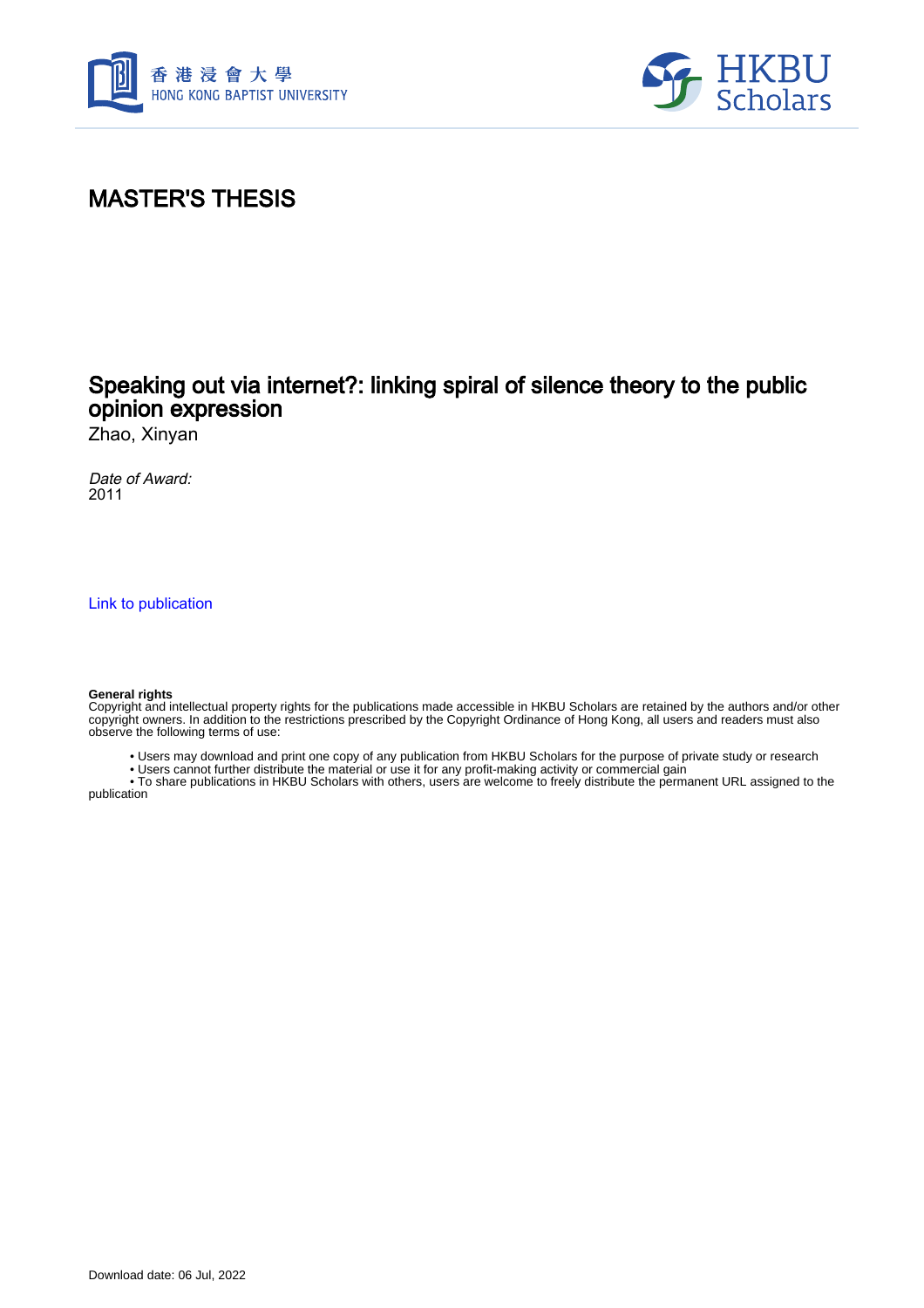# **Speaking Out via Internet?**

#### **Linking Spiral of Silence Theory to the Public Opinion Expression**

**in China**

**ZHAO Xinyan**

## **A thesis submitted in partial fulfillment of the requirements**

**for the degree of** 

**Master of Philospohy**

**Principal Supervisor: Prof. HUANG Yu**

**Hong Kong Baptist University** 

**July 2011**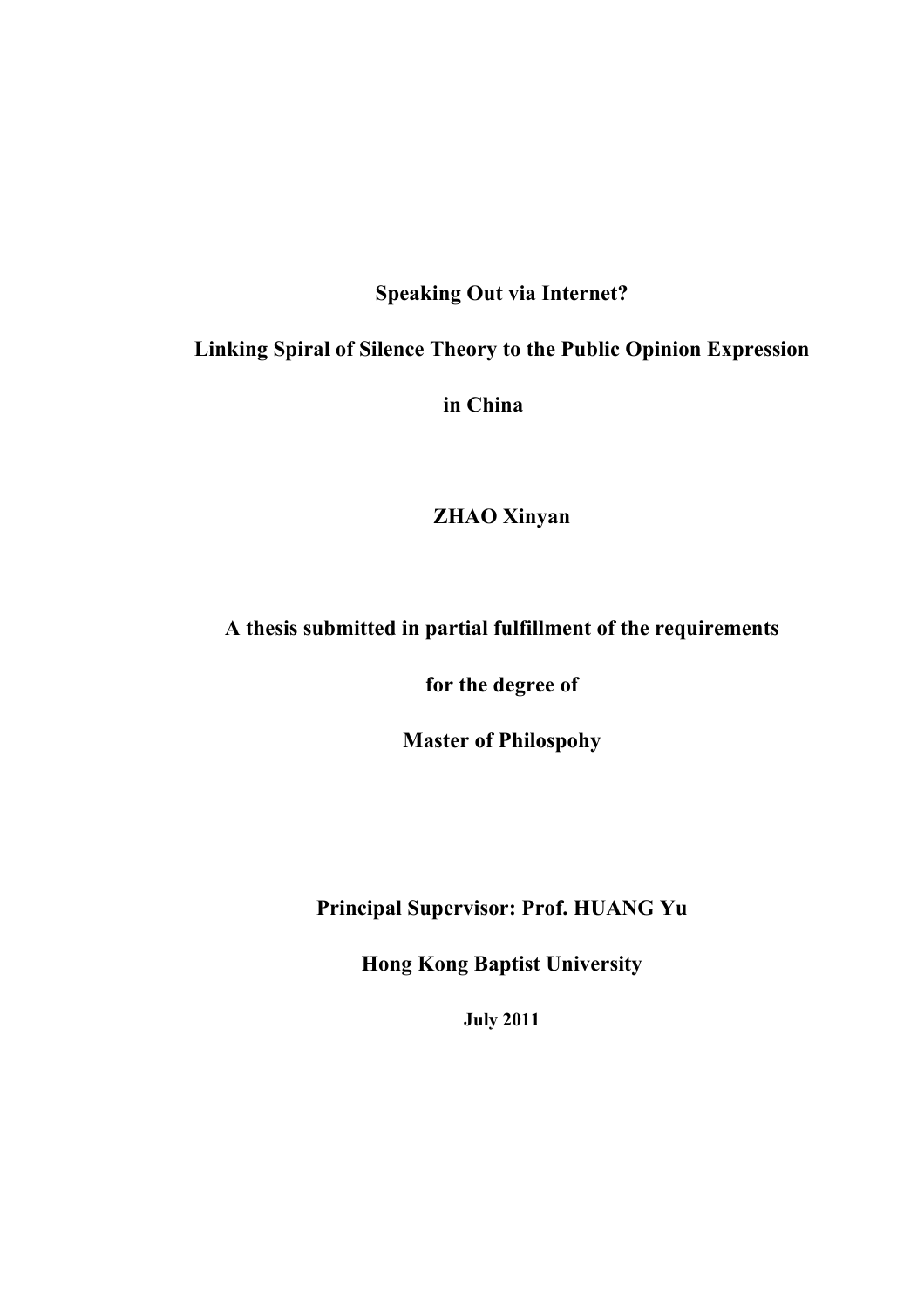#### **ABSTRACT**

Public deliberation and reciprocal dialogues constitute the core elements shaping the free and open public sphere (Habermas, 1962). In the Internet age, computer-mediated communication (CMC) is said to open up new possibilities to citizen discussion and political exchange in an authoritative society. But dysfunctional social-psychological mechanisms sometimes obstruct the ideal public exchange, for instance individuals choose to be silent when they face incongruent majority opinions.

This study applied the theoretical perspective of spiral of silence to explain the public opinion expression in China. Firstly, it paid special attention to the impact of media on public opinion in the Chinese social-cultural context, and explored the cultural-specific mechanisms underlying the conformity process in China. Secondly, it contextualized the public opinion in an Internet era and tried to address the following question: does computer-mediated communication encourage people to speak out more in public communication setting.

The results suggested that peer opinion climate impacts the respondents' talk participation. The effect is comparatively marginal, and mediated by self-efficacy and communication apprehension. Regarding on the relationship between media and public opinion, the results indicated that newspaper reliance is positively linked to talk participation and opinion expression in China. And Internet reliance is related to opinion expression. There existed a somehow complex relationship between media credibility and opinion congruency. Respondents assigning high credibility perceptions to the party newspaper tend to exhibit lower opinion congruency with the peer opinion climate. And respondents assigning high credibility evaluations to the party TV and oversea media tend to exhibit higher opinion congruency with the peer opinion climate.

With the employment of a between-subject experimental design (FTF vs. CMC), the study also provided an answer to the question on the empowering role of Internet on public opinion expression among the elite college students in China. Respondents randomly assigned to the computer-mediated communication (CMC) scenario showed less likelihood to enter the talk and express their views, comparing to the respondents in the face-to-face (FTF) setting. And respondents in the CMC setting exhibited lower self-efficacy and higher communication apprehension. The findings provide conditional answer for the Internet's empowering role in public opinion expression.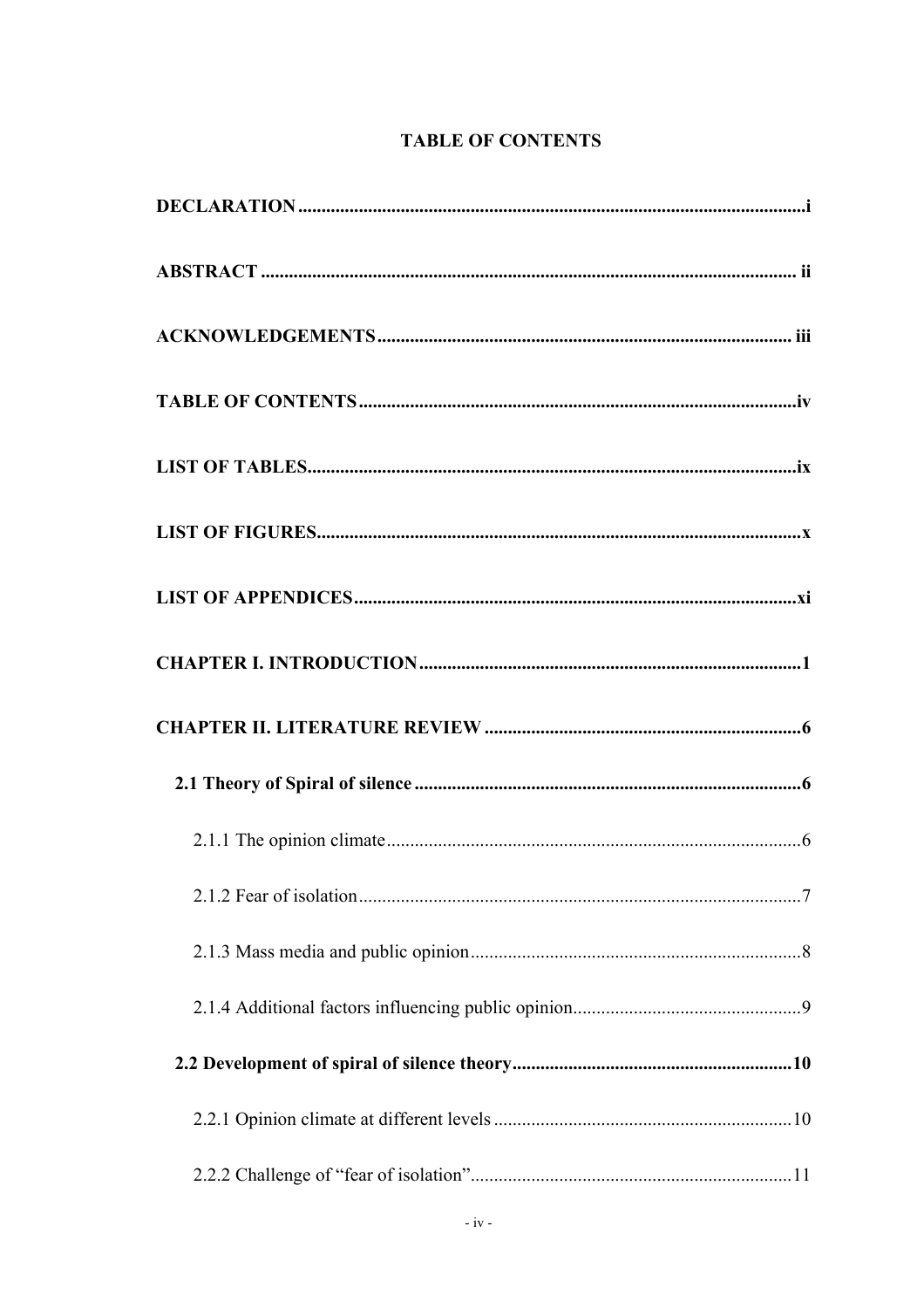| 2.4.3 Empirical test of the CMC scenario in spiral of silence study 19 |  |
|------------------------------------------------------------------------|--|
|                                                                        |  |
|                                                                        |  |
|                                                                        |  |
|                                                                        |  |
|                                                                        |  |
|                                                                        |  |
|                                                                        |  |
|                                                                        |  |
|                                                                        |  |
|                                                                        |  |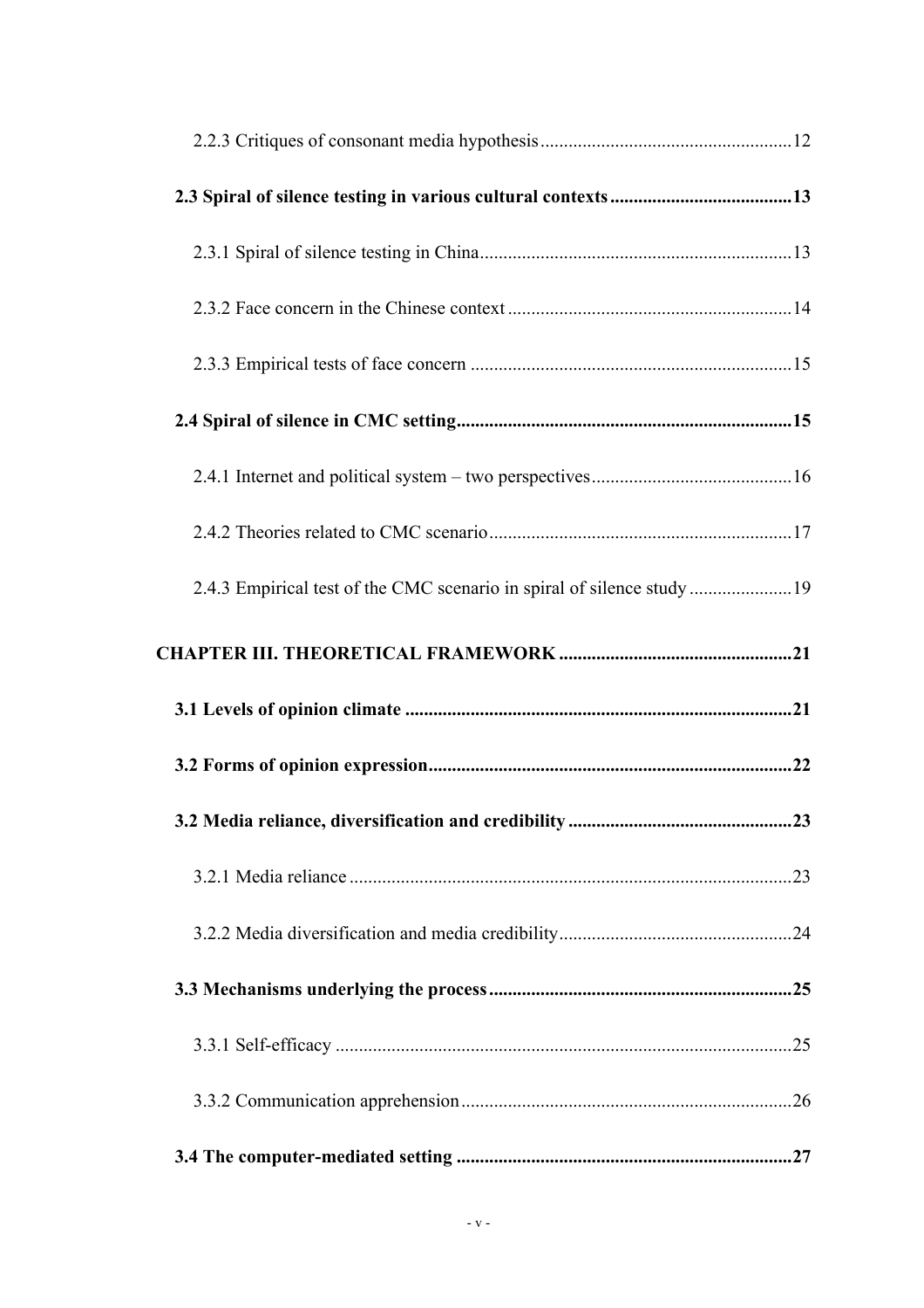| CHAPTER IV. RESEARCH HYPOTHES AND QUESTIONS33              |  |
|------------------------------------------------------------|--|
|                                                            |  |
|                                                            |  |
|                                                            |  |
|                                                            |  |
|                                                            |  |
|                                                            |  |
|                                                            |  |
|                                                            |  |
|                                                            |  |
| <b>CHAPTER V. BACKGROUND AND ISSUE USED IN THE STUDY37</b> |  |
|                                                            |  |
|                                                            |  |
|                                                            |  |
|                                                            |  |
|                                                            |  |
|                                                            |  |